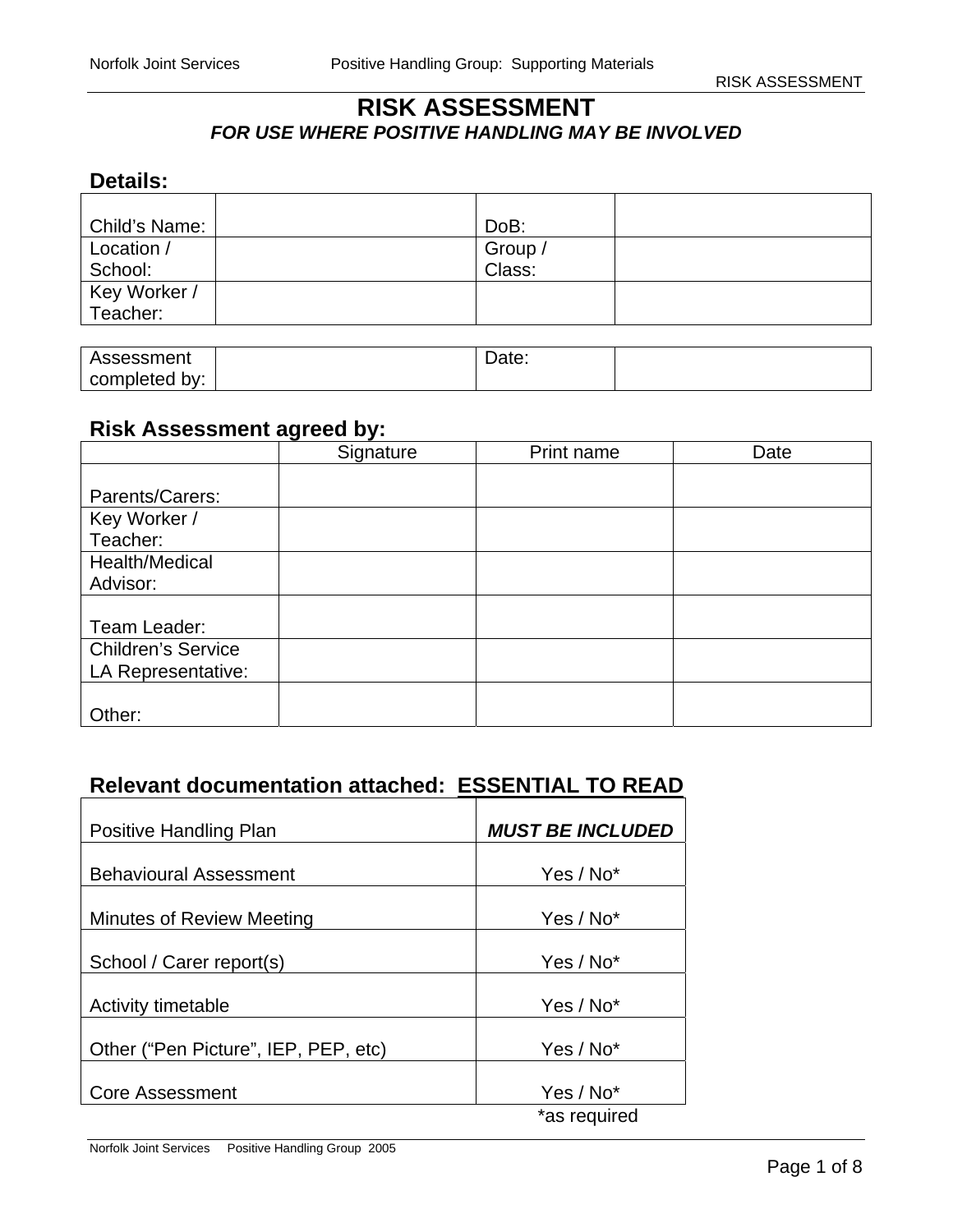## **Questions:**

| 1. What is the cause of<br>concern? Describe the<br>behaviour or activity in<br>question.                                                                                                                                                                                                                                                            |  |
|------------------------------------------------------------------------------------------------------------------------------------------------------------------------------------------------------------------------------------------------------------------------------------------------------------------------------------------------------|--|
| 2. Describe the foreseeable risk<br>in clear, unambiguous terms.<br>Include information about the<br>type of risk (e.g. self harm,<br>injury to others, environmental<br>damage, absconding,<br>accidental harm), where and<br>when the risks arise, how and<br>to whom. You may find it<br>useful to summarise the<br>information using Appendix 1. |  |

| 3. Is the risk:                                                                                                                                                                                                             | potential $\Box$ or occurring $\Box$<br>please tick box                                                                                                                       |
|-----------------------------------------------------------------------------------------------------------------------------------------------------------------------------------------------------------------------------|-------------------------------------------------------------------------------------------------------------------------------------------------------------------------------|
|                                                                                                                                                                                                                             |                                                                                                                                                                               |
| 4. Is there a pattern? For<br>example, does the risk arise<br>at a particular time of day /<br>week / month? Please<br>include information about<br>frequency and how recently<br>the issue last arose. (See<br>Appendix 1) |                                                                                                                                                                               |
|                                                                                                                                                                                                                             |                                                                                                                                                                               |
| 5. Please give an appraisal of<br>the severity of the risk (circle<br>appropriate number).                                                                                                                                  | $4 =$ Severe (imminent danger, multiple illness / injury, fatality)<br>$3 =$ Substantial (single major illness / injury)<br>$2$ = Marginal (minor injury or equipment damage) |

1 = Minimal *(will not result in significant injury or damage)*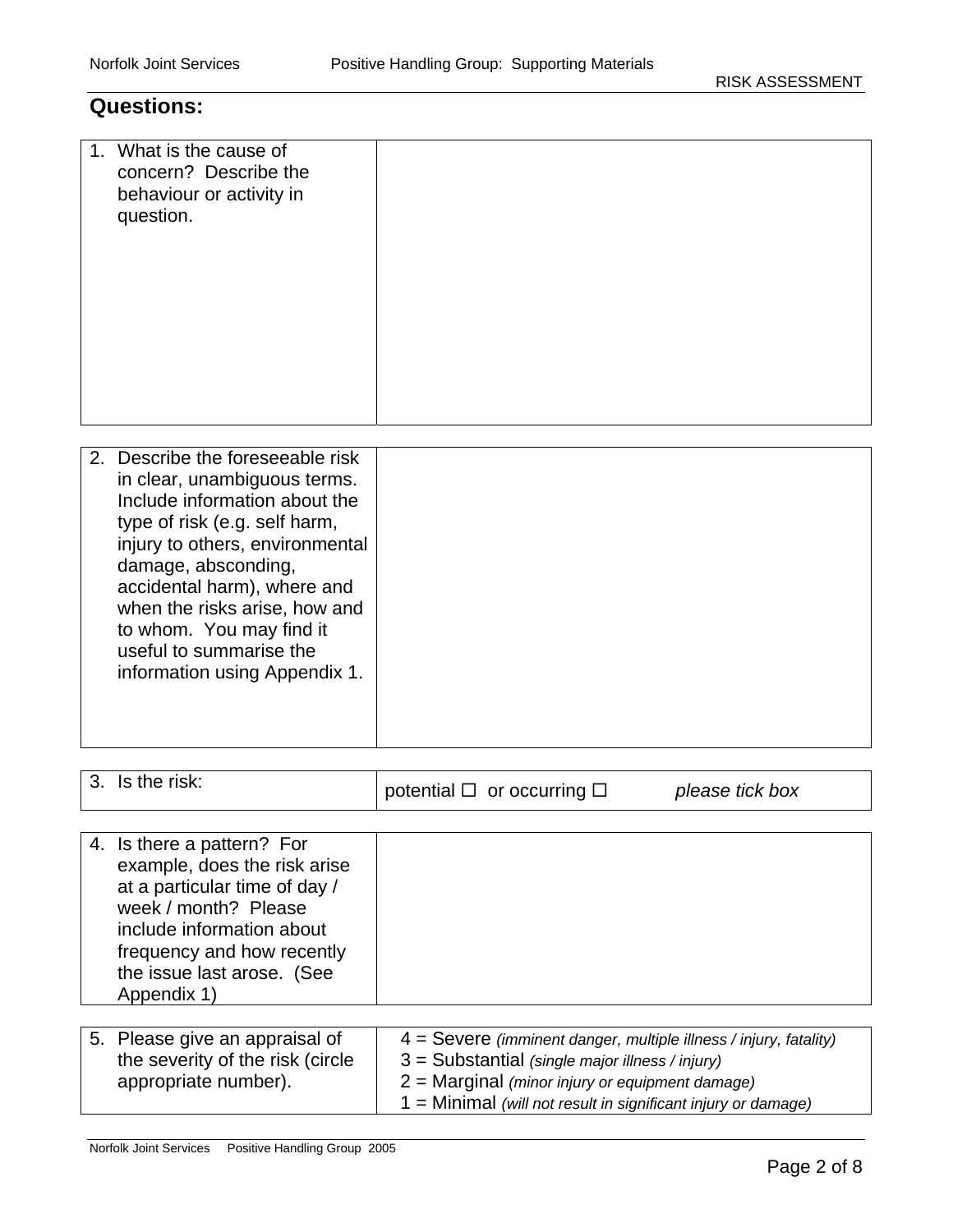#### Norfolk Joint Services Positive Handling Group: Supporting Materials

| 6. Please give an appraisal of<br>the probability of harm or<br>damage occurring (circle<br>appropriate number).<br>7. If this is not the only area of<br>concern, what priority do you<br>think this issue should be<br>given (circle as appropriate).<br>Take into account the context,<br>severity and probability of the                                                   | $4 =$ Likely<br>$3$ = Probable<br>$2 = Possible$<br>$1 =$ Unlikely<br>Low | Medium | High |
|--------------------------------------------------------------------------------------------------------------------------------------------------------------------------------------------------------------------------------------------------------------------------------------------------------------------------------------------------------------------------------|---------------------------------------------------------------------------|--------|------|
| risk.                                                                                                                                                                                                                                                                                                                                                                          |                                                                           |        |      |
| 8. What are the factors that<br>contribute to the level of risk?<br>For example, environmental<br>cues, frustration, confusion,<br>peer dynamics, level of<br>demand. Please indicate<br>factors that pose a risk in both<br>the short and long term.                                                                                                                          |                                                                           |        |      |
| 9.<br>What sensory / physical<br>difficulties, medical issues<br>(including medication),<br>communication difficulties,<br>need to be taken into<br>account? Are there any<br>issues such as previous<br>abuse, family dynamics,<br>psychological problems that<br>may impact upon the child's<br>level of impulsiveness,<br>perception of danger,<br>emotional response, etc? |                                                                           |        |      |
| 10. What are the likely<br>consequences of this issue<br>occurring? Include the impact<br>upon the individual (physical<br>and emotional), the public<br>(including family) and the<br>organisation (including staff).                                                                                                                                                         |                                                                           |        |      |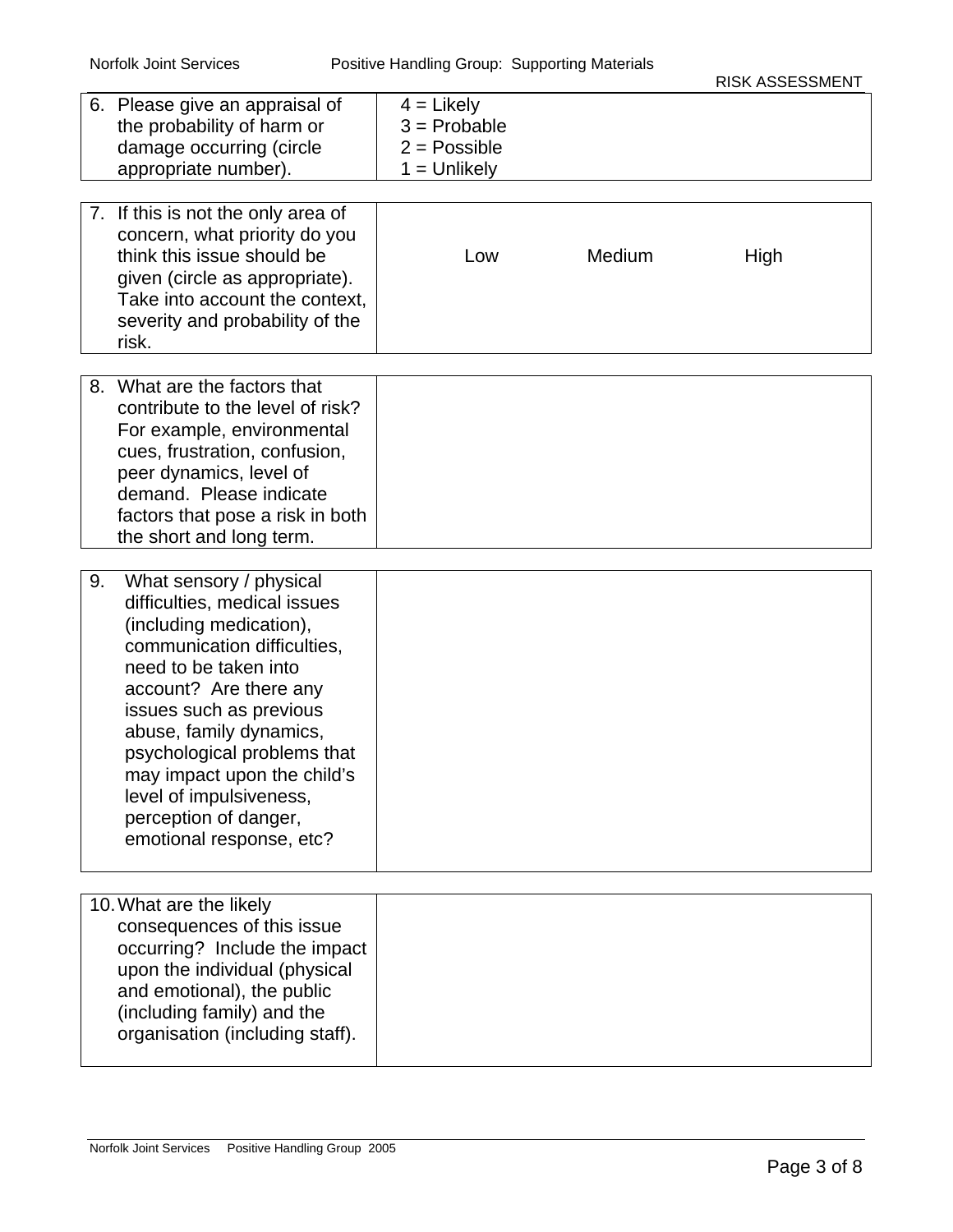#### **Risk Reduction Options:**

11. What action is being taken to minimise the level of risk? What other things could be done? Eg adaptations to the environment, support to the individual, training needs, ways to reduce arousal, more staff, smaller group, quiet area, communication. Please use the table below to summarise the options.

| <b>Measures</b>        | Possible Options | <b>Benefits</b> | <b>Drawbacks</b> |
|------------------------|------------------|-----------------|------------------|
| Proactive              |                  |                 |                  |
| interventions to       |                  |                 |                  |
| prevent risk           |                  |                 |                  |
|                        |                  |                 |                  |
|                        |                  |                 |                  |
|                        |                  |                 |                  |
|                        |                  |                 |                  |
|                        |                  |                 |                  |
| Early interventions to |                  |                 |                  |
| manage risk            |                  |                 |                  |
|                        |                  |                 |                  |
|                        |                  |                 |                  |
|                        |                  |                 |                  |
|                        |                  |                 |                  |
|                        |                  |                 |                  |
|                        |                  |                 |                  |

(Reactive interventions should be described in the positive handling plan)

| 12. Have the risks caused any loss of service or opportunity? What else is potentially at risk |
|------------------------------------------------------------------------------------------------|
| of not happening if the issue occurs? How is this being addressed?                             |
|                                                                                                |
|                                                                                                |
|                                                                                                |
|                                                                                                |

| 13. How is the situation to be monitored and reviewed? |  |
|--------------------------------------------------------|--|
|--------------------------------------------------------|--|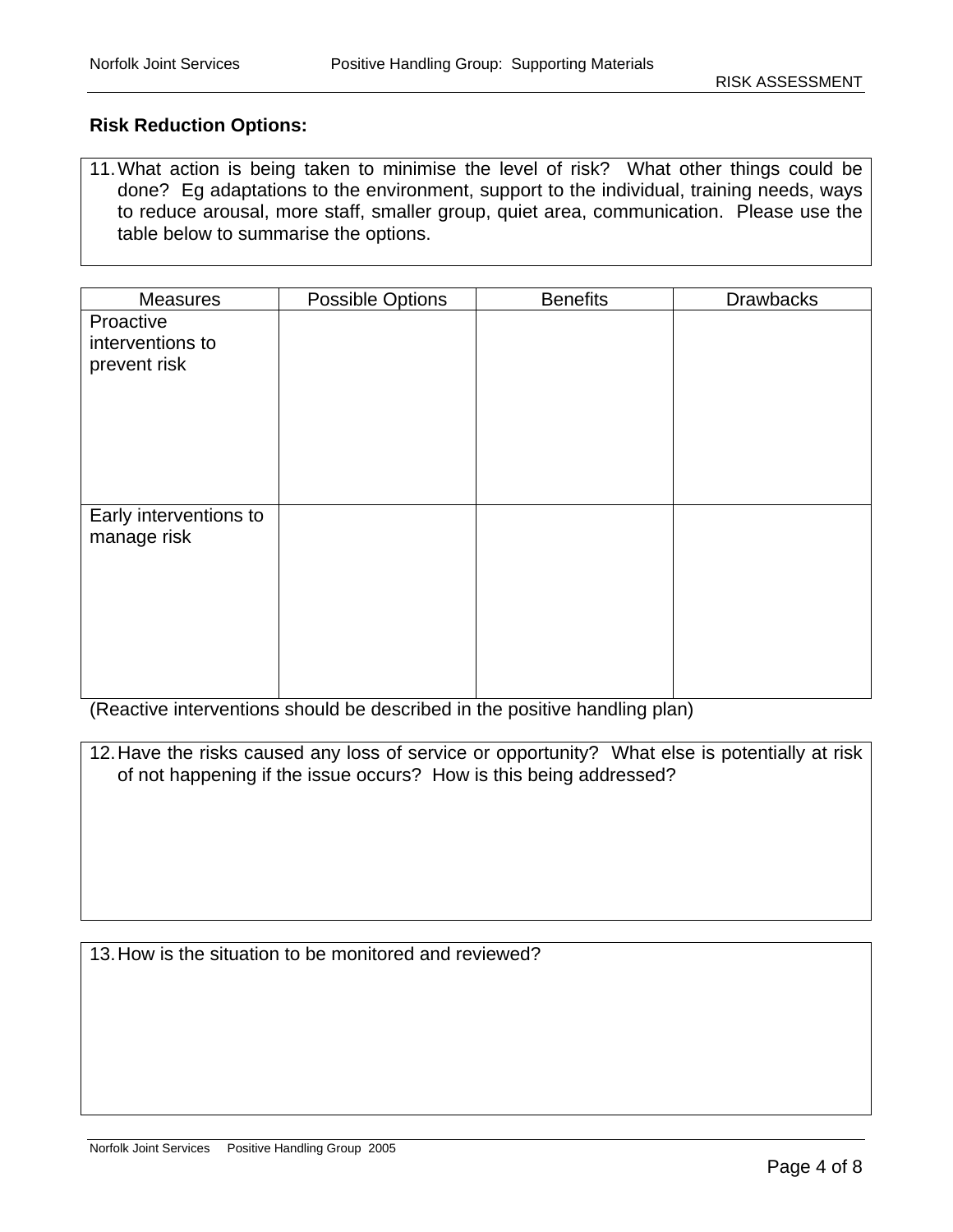14. Any immediate actions to be taken? By whom? When? Record below.

| Risk Assessment reviewed on |               |
|-----------------------------|---------------|
|                             | ገሓተል<br>υαισ. |

| Completed by: | (signature) |
|---------------|-------------|
|               |             |
| Designation:  |             |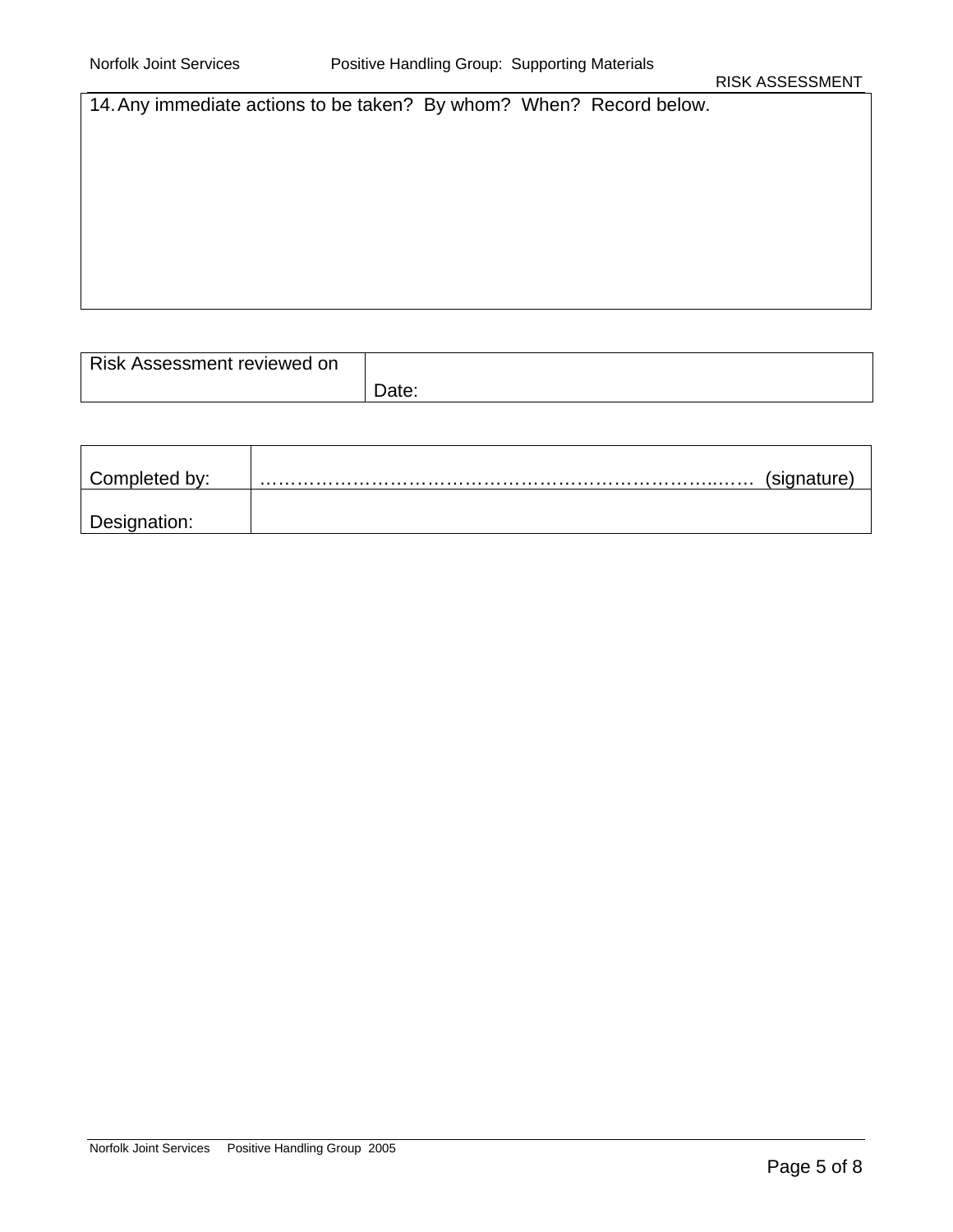### **APPENDIX 1**

## **LOCATIONS / ACTIVITIES AT GREATEST RISK**

| <b>Time / Location</b><br><b>Type of Activity</b> | Disruption | Aggression | Self harm | Absconding | lsuxual<br>hehaviour<br>Inappropriate | Bullying<br>fighting | Vandalism | Staff injuries | property<br>Damage<br>$\overline{5}$ | Other |
|---------------------------------------------------|------------|------------|-----------|------------|---------------------------------------|----------------------|-----------|----------------|--------------------------------------|-------|
| Arrival                                           |            |            |           |            |                                       |                      |           |                |                                      |       |
| <b>Practical activities</b>                       |            |            |           |            |                                       |                      |           |                |                                      |       |
| Community based                                   |            |            |           |            |                                       |                      |           |                |                                      |       |
| <b>Mealtimes</b>                                  |            |            |           |            |                                       |                      |           |                |                                      |       |
| Playtime / Free time                              |            |            |           |            |                                       |                      |           |                |                                      |       |
| Transport                                         |            |            |           |            |                                       |                      |           |                |                                      |       |
| PE / Swimming                                     |            |            |           |            |                                       |                      |           |                |                                      |       |
| Cooking                                           |            |            |           |            |                                       |                      |           |                |                                      |       |
| Other (1)                                         |            |            |           |            |                                       |                      |           |                |                                      |       |
| Other $(2)$                                       |            |            |           |            |                                       |                      |           |                |                                      |       |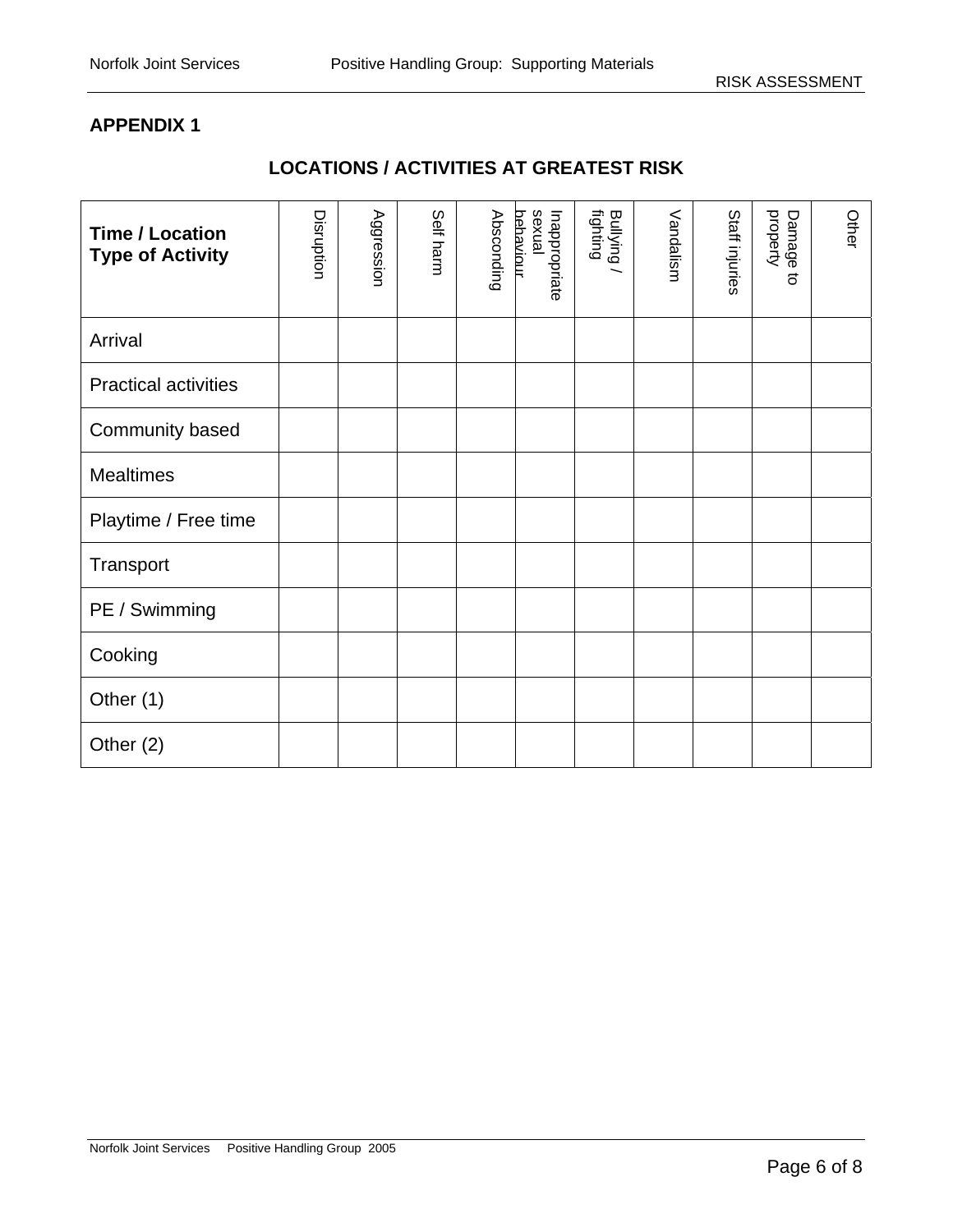#### **APPENDIX 2**

#### **RATING OF BEHAVIOUR CAUSING CONCERN**

(see positive handling plan for details of response)

|                             | W – Weekly<br>M – Monthly<br><b>FREQUENCY</b><br>H-Hourly | INTENT<br>$D - Deliberate$<br>A – Accidental<br>$\mathbf{r}$<br>Involuntary | 2 – Marginal<br>  3 – Substantial<br>  4 – Critical<br>1 – Minimal<br><b>HAZARD</b> | <b>PROBABILITY</b><br>1 – Unlikely<br>2 – Possible<br>3 – Probable<br>4 – Likely<br>Likely | Ш<br><b>PROBABILITY</b><br>LEVEL OF RISK<br><b>HAZARD X</b> |
|-----------------------------|-----------------------------------------------------------|-----------------------------------------------------------------------------|-------------------------------------------------------------------------------------|--------------------------------------------------------------------------------------------|-------------------------------------------------------------|
| Disruption                  |                                                           |                                                                             |                                                                                     |                                                                                            |                                                             |
| Violence / Aggression       |                                                           |                                                                             |                                                                                     |                                                                                            |                                                             |
| Self Harm                   |                                                           |                                                                             |                                                                                     |                                                                                            |                                                             |
| Bullying / Fighting         |                                                           |                                                                             |                                                                                     |                                                                                            |                                                             |
| Absconding                  |                                                           |                                                                             |                                                                                     |                                                                                            |                                                             |
| <b>Sexualised Behaviour</b> |                                                           |                                                                             |                                                                                     |                                                                                            |                                                             |
| Vandalism                   |                                                           |                                                                             |                                                                                     |                                                                                            |                                                             |
| Direct injury to staff      |                                                           |                                                                             |                                                                                     |                                                                                            |                                                             |
| Indirect injury to staff    |                                                           |                                                                             |                                                                                     |                                                                                            |                                                             |
| Other                       |                                                           |                                                                             |                                                                                     |                                                                                            |                                                             |
| Other                       |                                                           |                                                                             |                                                                                     |                                                                                            |                                                             |
| Other                       |                                                           |                                                                             |                                                                                     |                                                                                            |                                                             |

Level of Risk Score: (16-12 very high / 10-8 high / 6-4 moderate / 3-1 low) A 'level of risk score' can be calculated for each behaviour and can be used to inform priorities.

Also see Appendix 3 overleaf.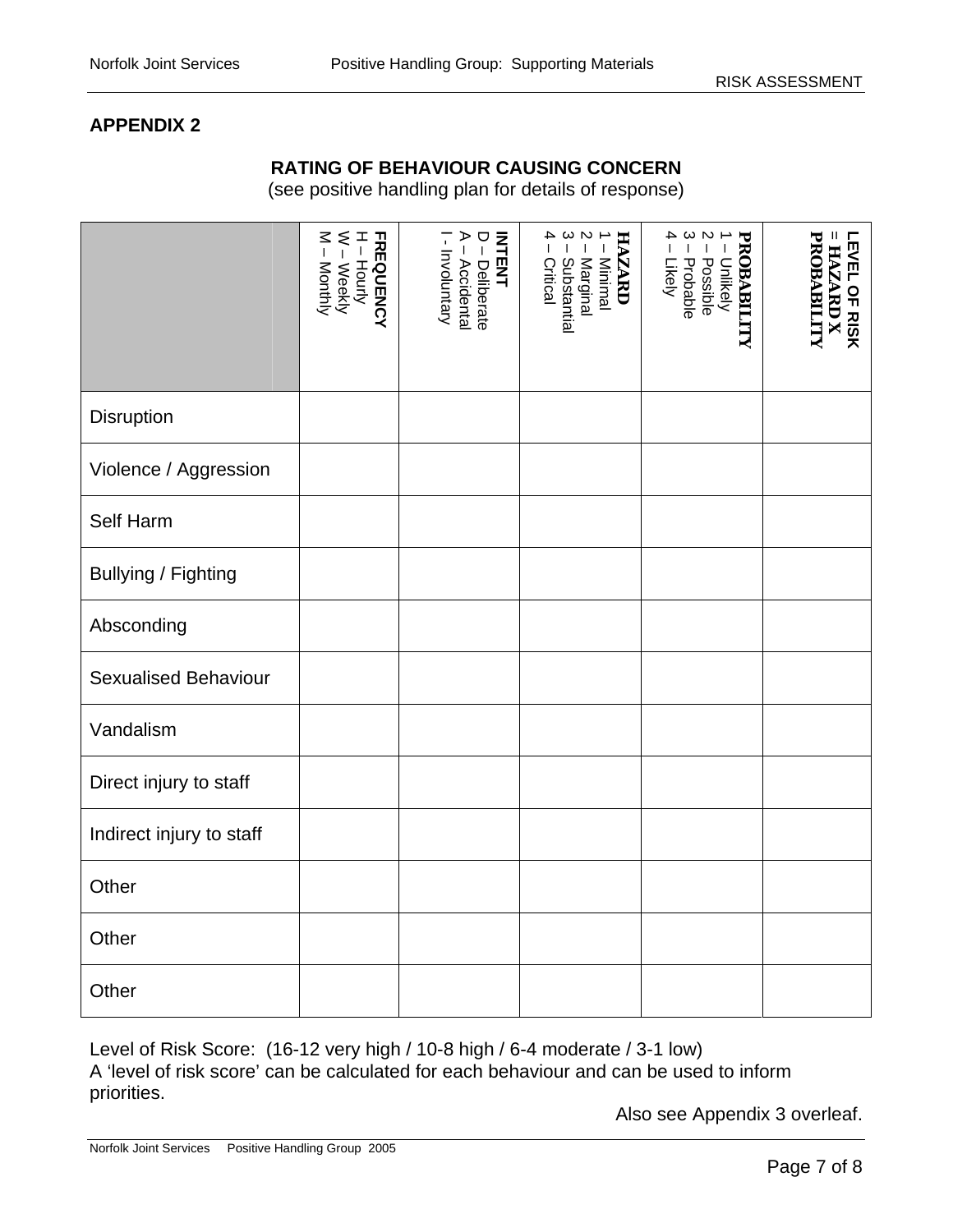#### Norfolk Joint Services Positive Handling Group 2005

| 1 | $\overline{2}$ | 3 | 4                                                                                                  | 5 | 6                                                                                 | 7 | 8                                                                                                                                  | 9 | 10                                                                                                                                                                                      | 11                                                          | 12                                                                                                   | 13                                                                                                                                                                                                            | 14 | 15                                                                                                                                                                                                  | 16                                                                                                                                            |
|---|----------------|---|----------------------------------------------------------------------------------------------------|---|-----------------------------------------------------------------------------------|---|------------------------------------------------------------------------------------------------------------------------------------|---|-----------------------------------------------------------------------------------------------------------------------------------------------------------------------------------------|-------------------------------------------------------------|------------------------------------------------------------------------------------------------------|---------------------------------------------------------------------------------------------------------------------------------------------------------------------------------------------------------------|----|-----------------------------------------------------------------------------------------------------------------------------------------------------------------------------------------------------|-----------------------------------------------------------------------------------------------------------------------------------------------|
|   |                |   | personal circumstances<br>normal range of behaviour given age, maturity, emotional difficulty, and |   | occasional incidents of non-compliance / challenge associated with<br>mood swings |   | confrontations with others, and avoiding adult supervision<br>regular incidents of non-compliance / challenge including aggressive |   | absconding, and ignoring adult advice and guidance<br>anticipation and acceptance of consequentiality, and absenting or<br>dangerous behaviour associated with impulsiveness, a lack of | commonplace incidents of non-compliance/challenge including | undermining of adult authority to present challenge to the security of the<br>structured environment | regular absenting from class necessitating monitoring, and the<br>violence and aggression associated with a loss of emotional control,<br>numerous incidents of non-compliance and severe challenge including |    | safety and welfare of other students and adults<br>to the detriment of the security of the structured environment and the<br>assault associated with premeditation, and undermining adult authority | dangerous, violent and aggressive behaviour characterised bullying and<br>numerous incidents of non-compliance and severe challenge including |

# **SCALING CHILD'S PREDISPOSITION TO RISK**

**APPENDIX 3**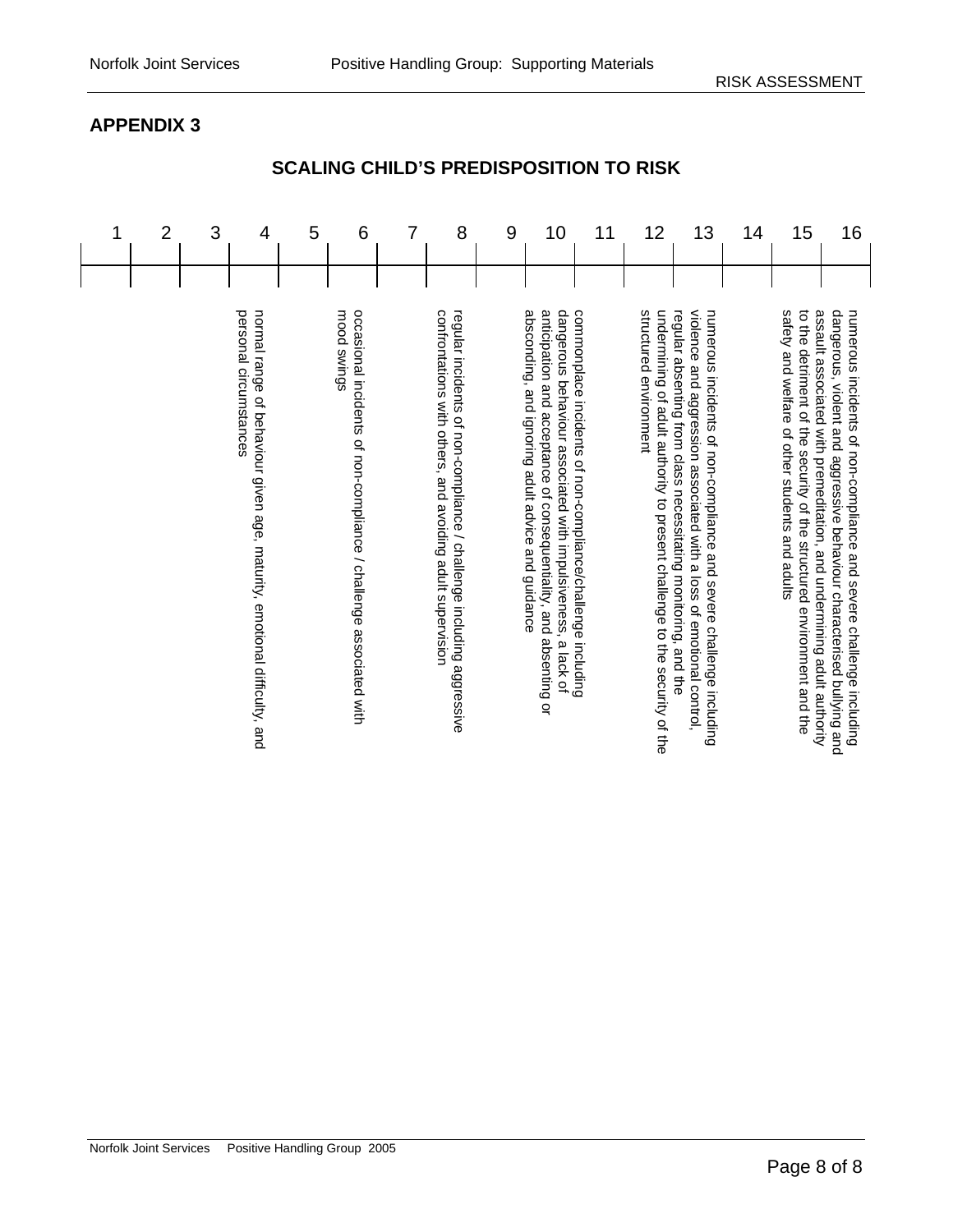#### **POSITIVE HANDLING PLAN**

|        | AMI |     |
|--------|-----|-----|
| u<br>u |     | . . |

**SETTING: DATE:**

| <b>TRIGGERS:</b> When is the unwanted<br>behaviour likely to occur? | <b>BEHAVIOUR:</b> Describe what the<br>behaviour in question looks/sounds<br>like. | PREFERRED DE-ESCALATION<br><b>STRATEGIES:</b> Ways of calming<br>other than positive handling. | <b>POSITIVE HANDLING</b><br><b>STRATEGIES:</b> Describe technique<br>used. State number of staff involved |
|---------------------------------------------------------------------|------------------------------------------------------------------------------------|------------------------------------------------------------------------------------------------|-----------------------------------------------------------------------------------------------------------|
|                                                                     |                                                                                    |                                                                                                | and their purpose.                                                                                        |
|                                                                     |                                                                                    | May include:                                                                                   |                                                                                                           |
|                                                                     |                                                                                    | Reassurance ____________________[                                                              |                                                                                                           |
|                                                                     |                                                                                    |                                                                                                |                                                                                                           |
|                                                                     |                                                                                    |                                                                                                |                                                                                                           |
|                                                                     |                                                                                    |                                                                                                |                                                                                                           |
|                                                                     |                                                                                    | Advising of consequences [1001]                                                                |                                                                                                           |
|                                                                     |                                                                                    |                                                                                                |                                                                                                           |
|                                                                     |                                                                                    | Time out <u></u>                                                                               |                                                                                                           |
|                                                                     |                                                                                    | Staff withdrawal <b>Staff</b> withdrawal                                                       |                                                                                                           |
|                                                                     |                                                                                    |                                                                                                |                                                                                                           |
|                                                                     |                                                                                    | Success/strength reminder [1001]                                                               |                                                                                                           |
|                                                                     |                                                                                    | Cool-off period <b>Cool-off</b> period                                                         |                                                                                                           |
|                                                                     |                                                                                    |                                                                                                |                                                                                                           |
|                                                                     |                                                                                    |                                                                                                |                                                                                                           |
|                                                                     |                                                                                    |                                                                                                |                                                                                                           |
|                                                                     |                                                                                    |                                                                                                |                                                                                                           |
|                                                                     |                                                                                    |                                                                                                |                                                                                                           |
|                                                                     |                                                                                    |                                                                                                |                                                                                                           |
|                                                                     |                                                                                    |                                                                                                |                                                                                                           |
|                                                                     |                                                                                    |                                                                                                |                                                                                                           |
|                                                                     |                                                                                    |                                                                                                |                                                                                                           |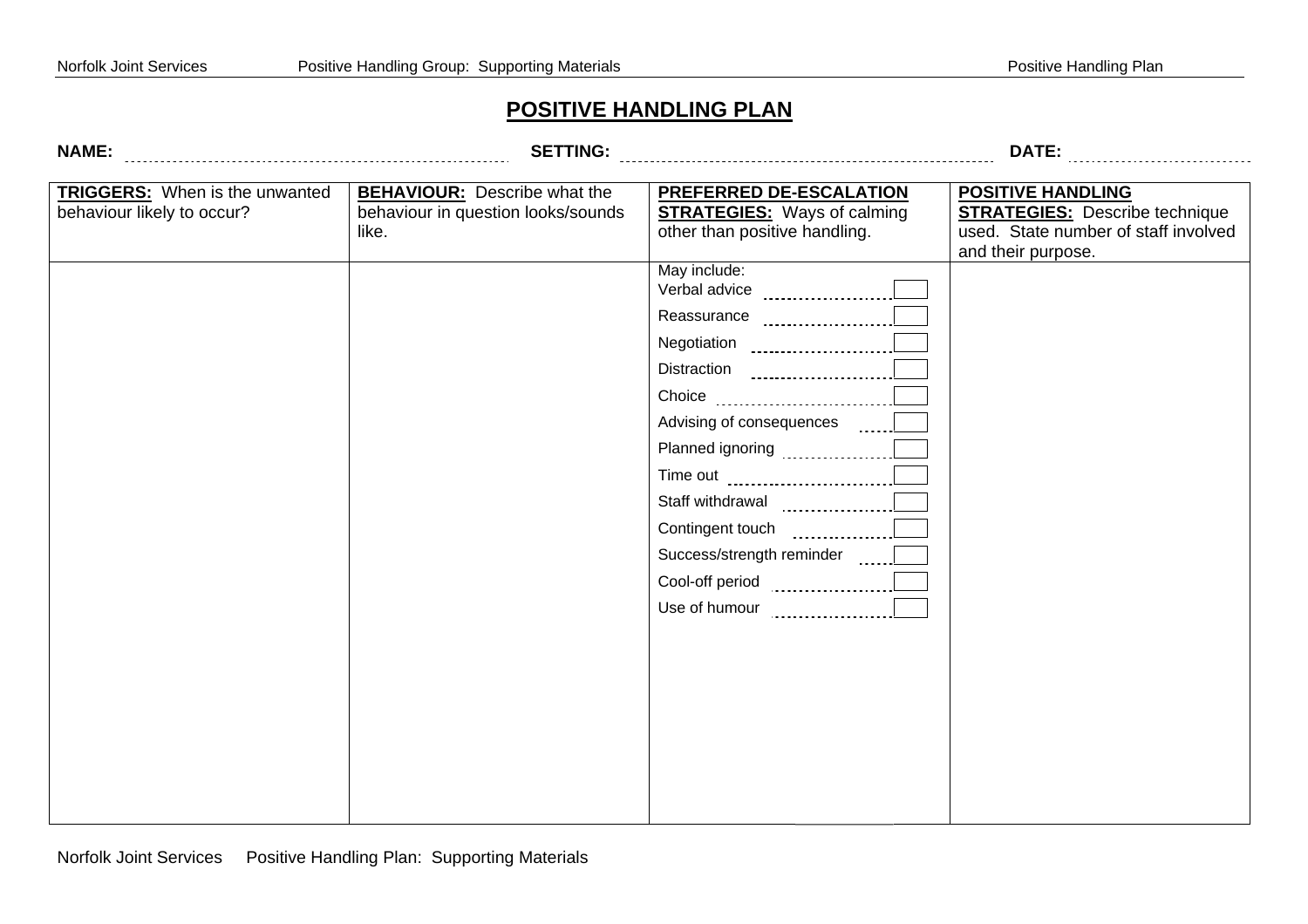Please turn over

• **Medical conditions that should be taken into account:** eg asthma, brittle bones, etc.

• **Debriefing process following incident:** (What care is to be provided, to and by whom? Must include view of child.)

• **List of notifications required.** State names of those to be informed about this plan.

• **Signatures:** please print and sign.

#### **For local setting:**

| Designation:                                            | .<br>. | Name:<br>.<br>. | Sign:     |
|---------------------------------------------------------|--------|-----------------|-----------|
| <b>Parent or Guardian:</b><br>Relationship<br>to child: |        | Name:           | Sign<br>. |
| Other:                                                  |        |                 |           |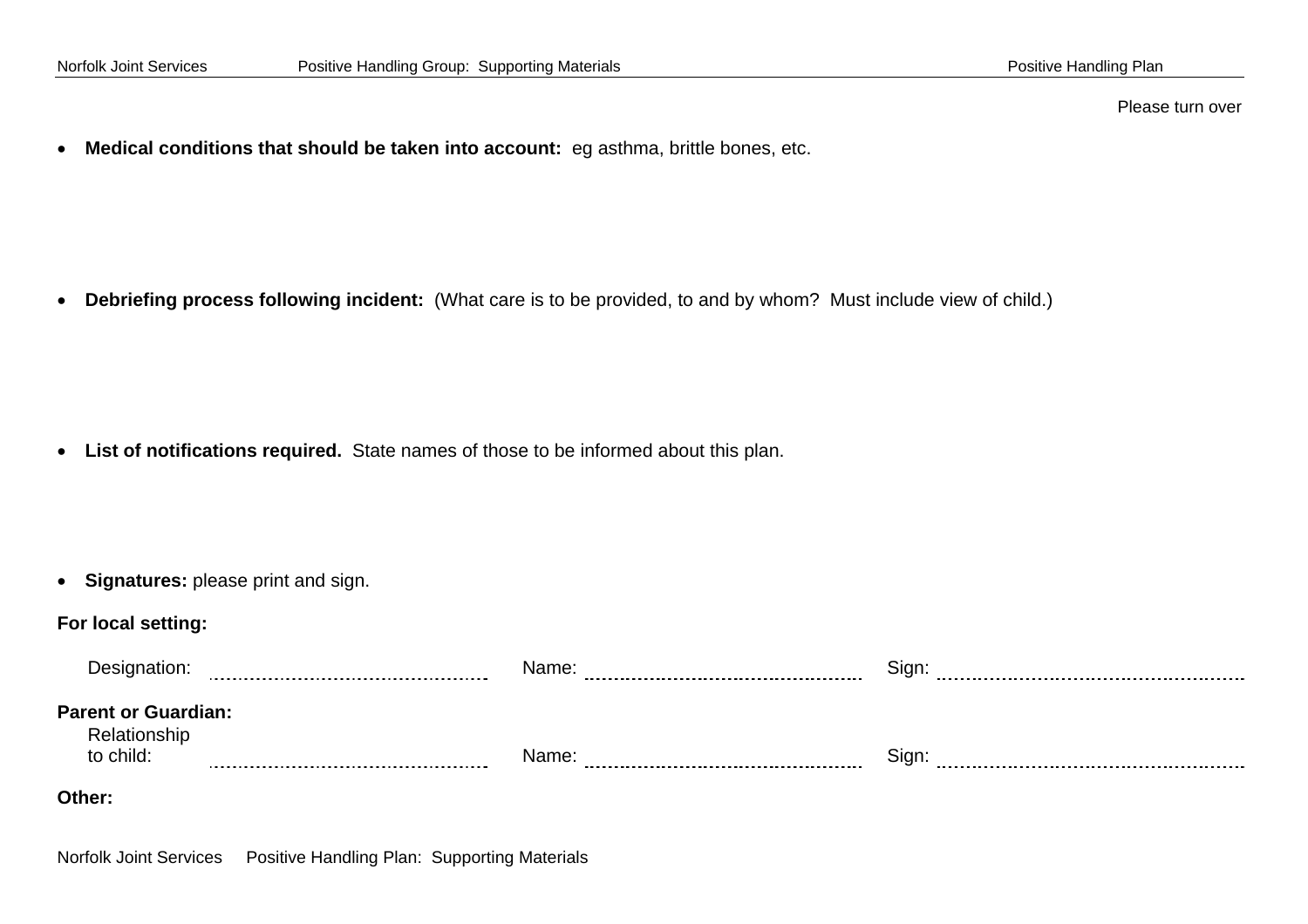| <b>Norfolk Joint Services</b> | Positive Handling Group: Supporting Materials | Positive Handling Plan |
|-------------------------------|-----------------------------------------------|------------------------|
| Relationship<br>to child:     | Name:                                         | Sign:                  |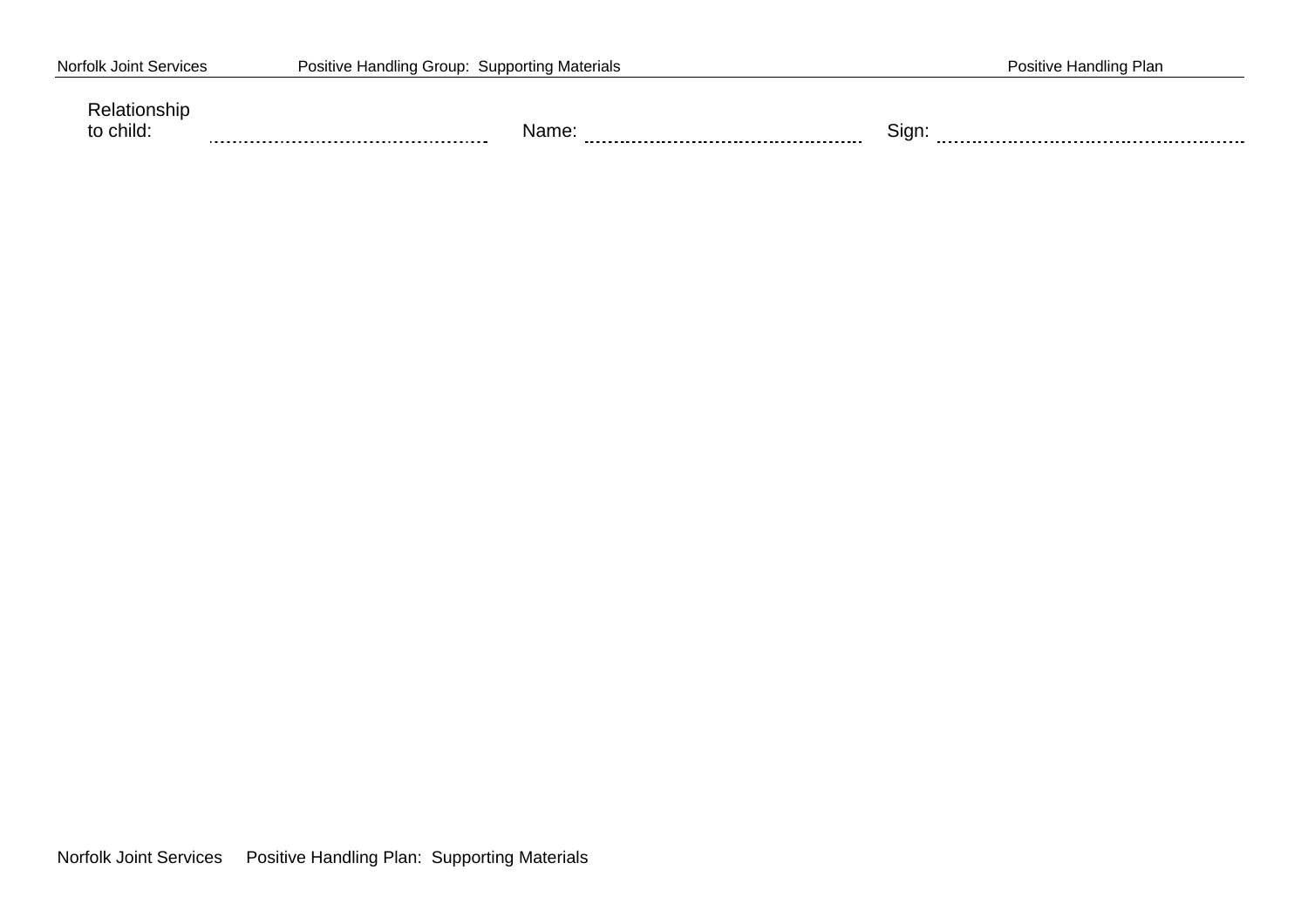## **Comprehensive list of information to record on incident forms**

- $\triangleright$  Frequency and length of any physical intervention
- $\triangleright$  Name of young person, member of staff and others involved
- ¾ Ethnic background of child / young person involved in Restrictive Physical Intervention:
- $\triangleright$  Age
- ¾ Gender
- $\triangleright$  Religion
- $\triangleright$  Language / communication system
- ¾ Witnesses
- $\triangleright$  Date time location
- $\triangleright$  Nature of the incident
- $\triangleright$  Steps taken to avoid the incident
- $\triangleright$  Was the physical intervention unplanned (Including and Seclusion) if, so was a Positive Handling Plan put in place?
- $\triangleright$  Nature of reactive strategies employed (NB please name any physical strategies)
- ¾ Distraction / Diffusion
- $\triangleright$  Breakaways (specify)
- $\triangleright$  Removal (specify)
- $\triangleright$  Restraint (specify)
- $\triangleright$  Duration of any restraint procedures used
- $\triangleright$  How did the young person respond to your reaction to the behaviour?
- $\triangleright$  Did the person's behaviour result in them gaining anything they did not have before the behaviour was exhibited e.g. attention from somebody (positive or negative), an object, food or drink, or escape from an activity or situation?
- $\triangleright$  Was as required mediation given?
- $\triangleright$  Details of any physical contact / interventions
- $\triangleright$  Justification for physical contact / interventions
- $\triangleright$  Date and circumstance leading to the event
- $\triangleright$  Specify any potential implications for the child / young person's proactive or reactive PHP / care plans
- $\triangleright$  The aftermath an outcome
	- $\triangleright$  Injury to child / young person (description Body Maps)
	- $\triangleright$  Injury to staff (description)
	- $\triangleright$  Specify any medical treatment necessary (to whom)
	- $\triangleright$  Damage to property
- $\triangleright$  Any disciplinary measure taken staff or young person
- $\triangleright$  Was the behaviour :

A Health and Safety risk?

- Deliberate?
- Reckless?
- Racial?

Had a request been made of the person?

Norfolk Joint Services **Positive Handling Group: Supporting Materials**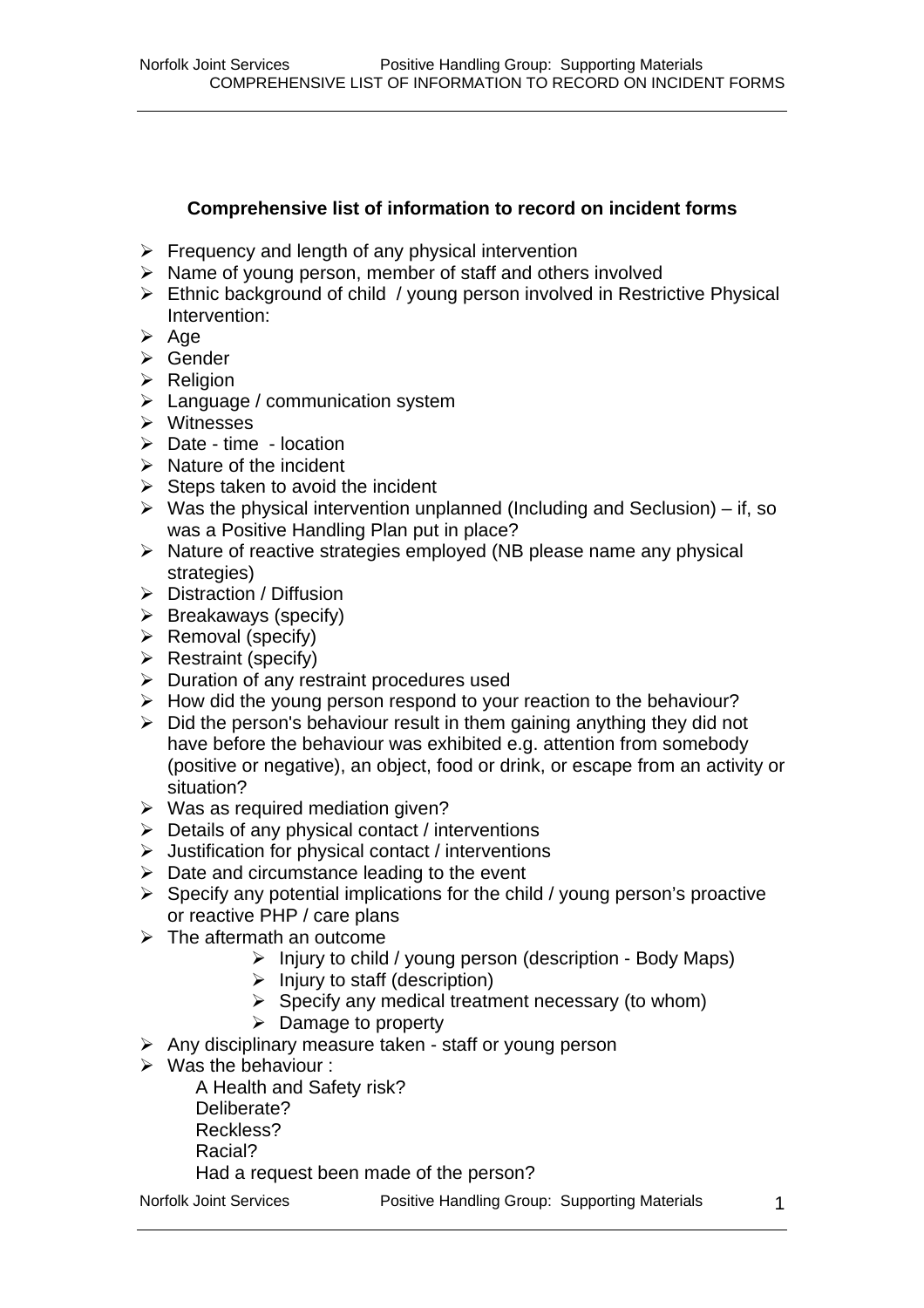Had the person asked for, or did they want something to eat or drink? Had the person asked for, or did they want a specific object or activity? How did this person's mood appear e.g. happy, sad, angry, withdrawn or distressed?

Did the person seem to be communication anything through their behaviour?

- ¾ Were the Police contacted?
- $\triangleright$  Was a Debrief completed in respect of all staff?
- ¾ Was a Debrief completed in respect of the child / young person?
- $\triangleright$  Completed by (name, designation and date)
- $\triangleright$  Witnessed by (name, designation and date)
- ¾ Copies forwarded to (Policy requirements and RIDDOR requirements):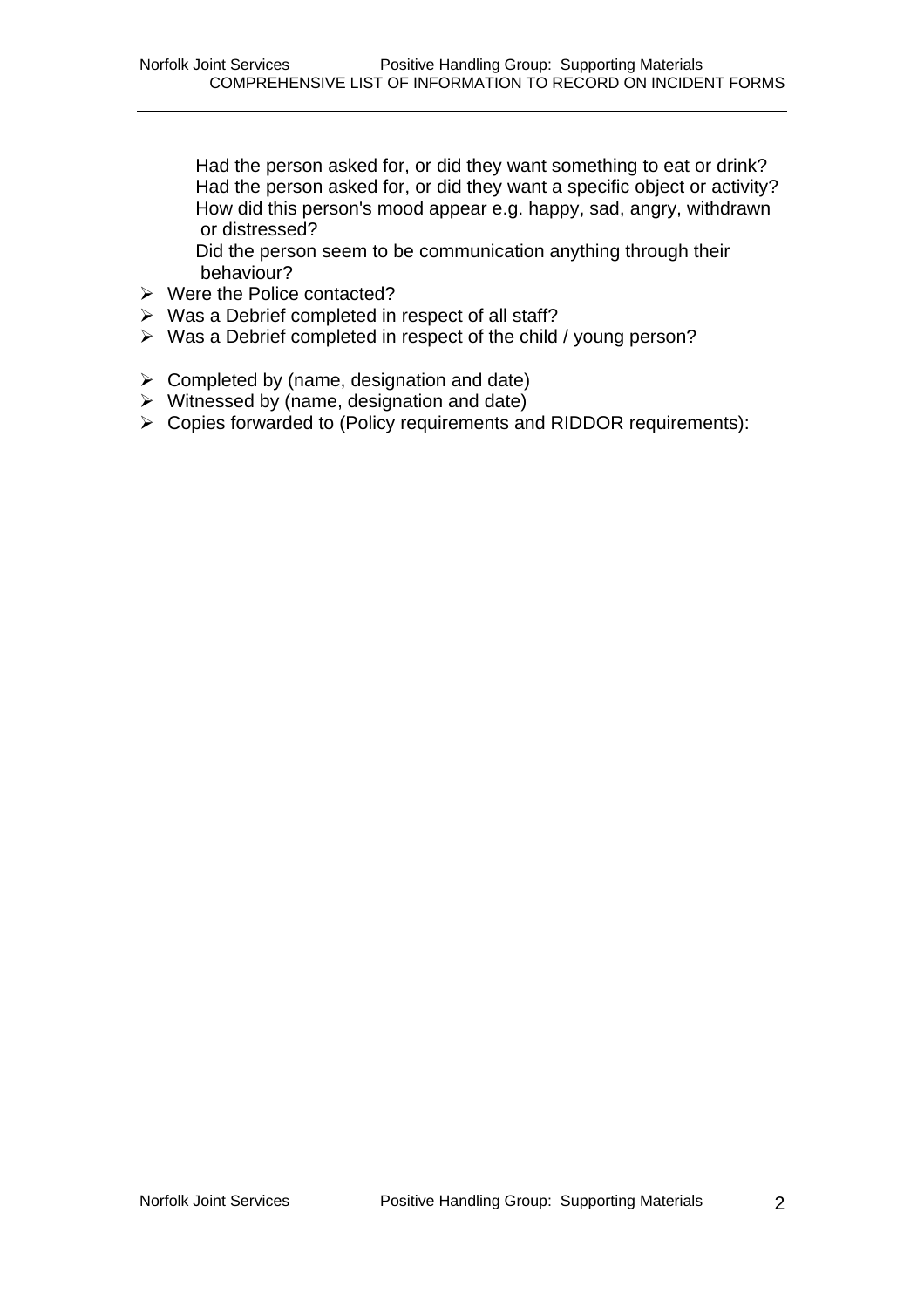## **Audit of Positive Handling**

#### **Strategic Management Level - Data Collection and Evaluation at three monthly intervals**

**Area - Establishment - Location (***of incident***) - Time - Date** 

**No. of incidents involving Restrictive Physical Intervention** 

**Ethnic background of child / young person involved in Restrictive Physical Intervention:** 

**For each incident was there a Positive Handling Plan in place?** 

**How many incidents of Restrictive Physical Interventions were unplanned ?** 

#### **Justification for engaging in Restrictive Physical Intervention:**

Causing or at risk of causing: Personal injury – staff Personal injury – child / young person Damage to property Committing an offence Disrupting the education of pupils (LEA)

#### **Outcomes of Restrictive Physical Intervention:**

Personal injury – staff Personal injury – child / young person Damage to property Committing an offence Disruption of Pupils? (*LEA only*) Medical check completed?

#### **Number of incidents involving Positive Handling e.g. Guiding (excluding Contingent Touch)**

#### **Personnel**

- $\triangleright$  Were the Personnel involved trained to BILD accredited standards?
- $\triangleright$  Was the physical intervention unplanned if, so was a Positive Handling Plan put in place?
- $\triangleright$  Did debriefing take place?

#### **Trends to be evaluated (***Copied to PHG and Operational Manager***)**

- $\triangleright$  Falling nos of incidents
- $\triangleright$  Falling nos in use of Restrictive Physical Interventions
- $\triangleright$  Falling nos of injuries
- $\triangleright$  Possible rise in Positive Handling